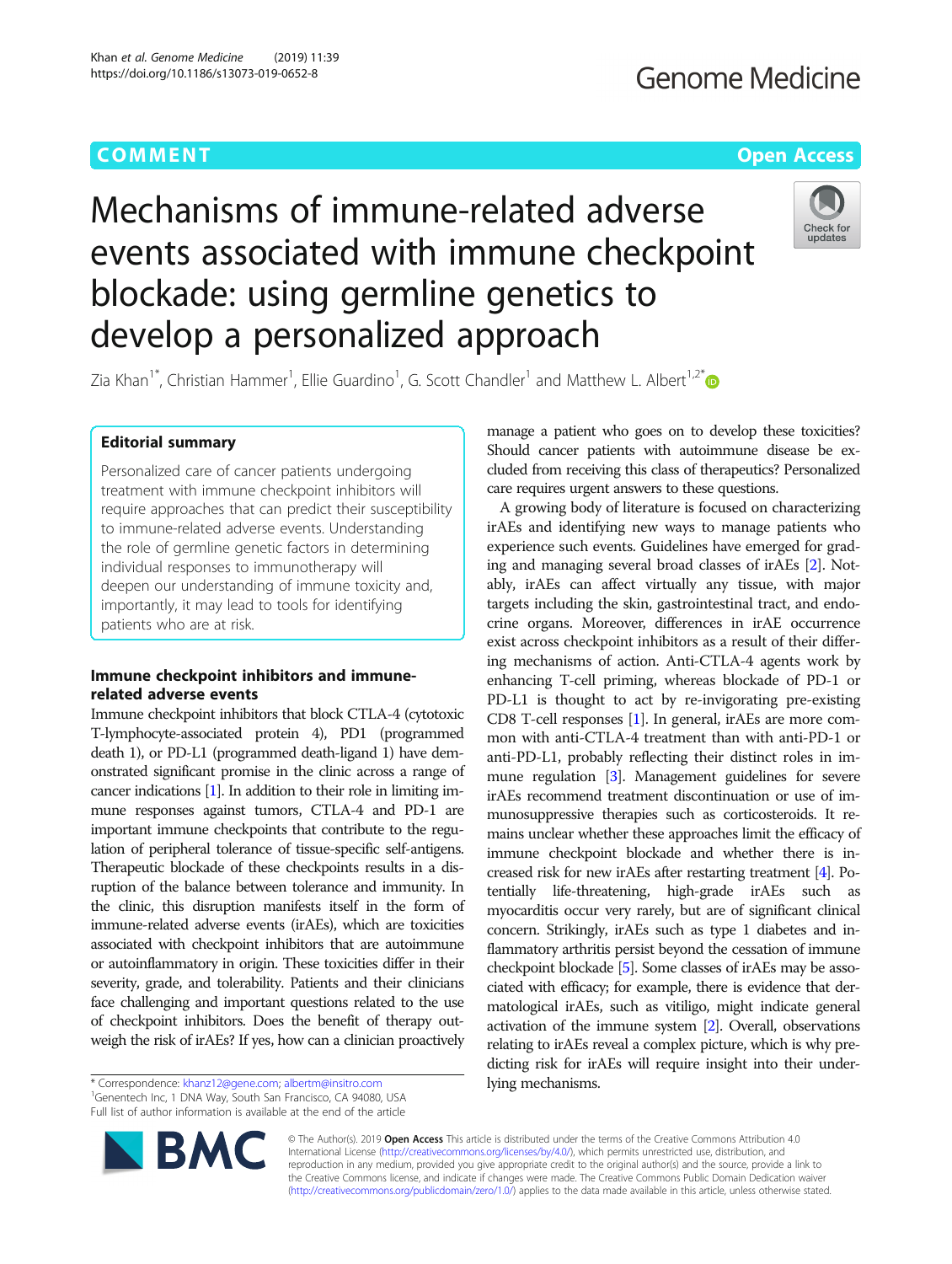# What are the mechanisms through which irAEs might arise?

Much of what is known about the mechanisms that are thought to underlie irAEs is derived from pre-clinical and clinical studies of autoimmunity and autoinflammation [[6](#page-2-0)]. An important observation made by these studies is that self-reactive T cells and B cells escape deletion by central tolerance [[7](#page-2-0)]. Several molecular mechanisms limit the activity of these cells in the periphery, including the engagement of the immune checkpoints CTLA-4 and PD-1. Blockade of these checkpoints may enable T-cell activation following recognition of self-antigens, which can manifest as irAEs in the contexts and tissues in which these checkpoints normally function. Although patients with a medical history of autoimmune disease were excluded from clinical trials testing checkpoint inhibitors, sub-clinical autoimmunity might contribute to irAE occurrence. Notably, pre-existing autoantibodies have not been consistently detected in patients that develop irAEs [[6](#page-2-0)], but no systematic evaluation has been performed. One proposed mechanism for irAE initiation involves a role for dysbiosis, in which exposure of microbiome-derived products can trigger an innate immune response, possibly leading to the activation of self-reactive immune cells. Intriguingly, features of the microbiome have been linked to CTLA-4-induced colitis in pre-clinical and clinical settings [\[8\]](#page-2-0). Epitope spreading may also contribute to irAEs as a result of the crossreactivity of self- and tumor antigens, and is hypothesized to underlie checkpoint-inhibitor-induced myocarditis [[6](#page-2-0)]. Although these mechanisms are important to autoimmunity, there are substantial challenges in distilling them into immune monitoring assays and predictive models.

### What can human genetics offer?

In addition to environmental factors, germline genetic factors contribute significantly to autoimmune disease risk [[9\]](#page-2-0). Genome-wide association studies (GWAS) have identified genetic variants that confer risk or protection from autoimmune disease. Because the mechanisms underlying irAEs are thought to be driven by autoimmunity, these observations raise the question of whether germline genetic variation also impacts risk for irAEs. Although pre-clinical models have shown that blockade or genetic deletion of CTLA-4 or PD-(L)1 can increase the rate of autoimmunity in mice of vulnerable genetic backgrounds, this same observation has not yet been replicated in humans [[6](#page-2-0)]. This link cannot be established easily because autoimmune diseases are highly polygenic and many variants across the genome contribute to genetic risk. One of the important features of the genetics of autoimmune disease is that variants in the major histocompatibility complex (MHC) locus are strongly associated with disease risk [[9](#page-2-0)]. Most of these associations are mediated by human leukocyte antigen (HLA) genes, which play a central role

in antigen presentation and immune tolerance. Variants outside the MHC locus are enriched in non-coding regions of the genome and most often display small effect sizes, making it difficult to interpret the effect of a single disease-associated variant. One way forward is to use the variants identified by autoimmune disease GWAS to generate individual-level polygenic risk scores [\[10\]](#page-2-0). If these scores are predictive of irAE occurrence, it could be inferred that shared genetic factors impact autoimmune disease and irAE risk. Polygenic risk scores may also capture the genetic component of an individual's cancer-immune set point or immunological status, which may impact an individual's response to immunotherapy [\[1\]](#page-2-0).

Genome-wide single nucleotide polymorphism (SNP) data collected from patients treated with checkpoint inhibitors can also be used to identify variants in the genome that are associated with irAE risk or protection. We expect such efforts to be productive because of the strong influence of genetic variation on autoimmunity. This approach has two benefits. First, the genetic variants that are identified can be used to construct polygenic risk scores that can provide patients and clinicians with a personalized score that measures genetic risk for an irAE. Second, the variants and genomic loci found by this approach may highlight genes and immune pathways that modify irAE risk. Such genetic 'hits' can serve as the basis of studies looking to determine the mechanisms by which irAEs arise, and may also provide new insights into the mechanism of action for the desired on-target killing of tumor cells. For this approach to be successful, patient numbers will have to be sufficient to identify genetic factors that are associated with irAEs and to overcome heterogeneity in environmental exposures and treatment regimens. To this end, low-grade irAEs, which tend to be less important clinically, will be useful to increase statistical power, as they are more common and are possibly driven by the same autoimmune mechanisms as high-grade events. Ultimately, human genetic studies of irAEs will require the establishment of an international consortium and registry to coordinate data sharing and integration. Such efforts can be designed so that only summary level results leave an institution and no individual level data are shared, and due to the decreasing cost of genotyping arrays, such large-scale efforts are now feasible.

## Conclusions

As checkpoint inhibitors and immune therapies emerge as important treatments for cancer, personalized care will require approaches to predict the risk of irAEs. Human genetics provides powerful tools that can allow us to better understand the mechanisms of on-target tumor killing and off-target immune toxicities. Polygenic risk scores may provide important data that can be used by